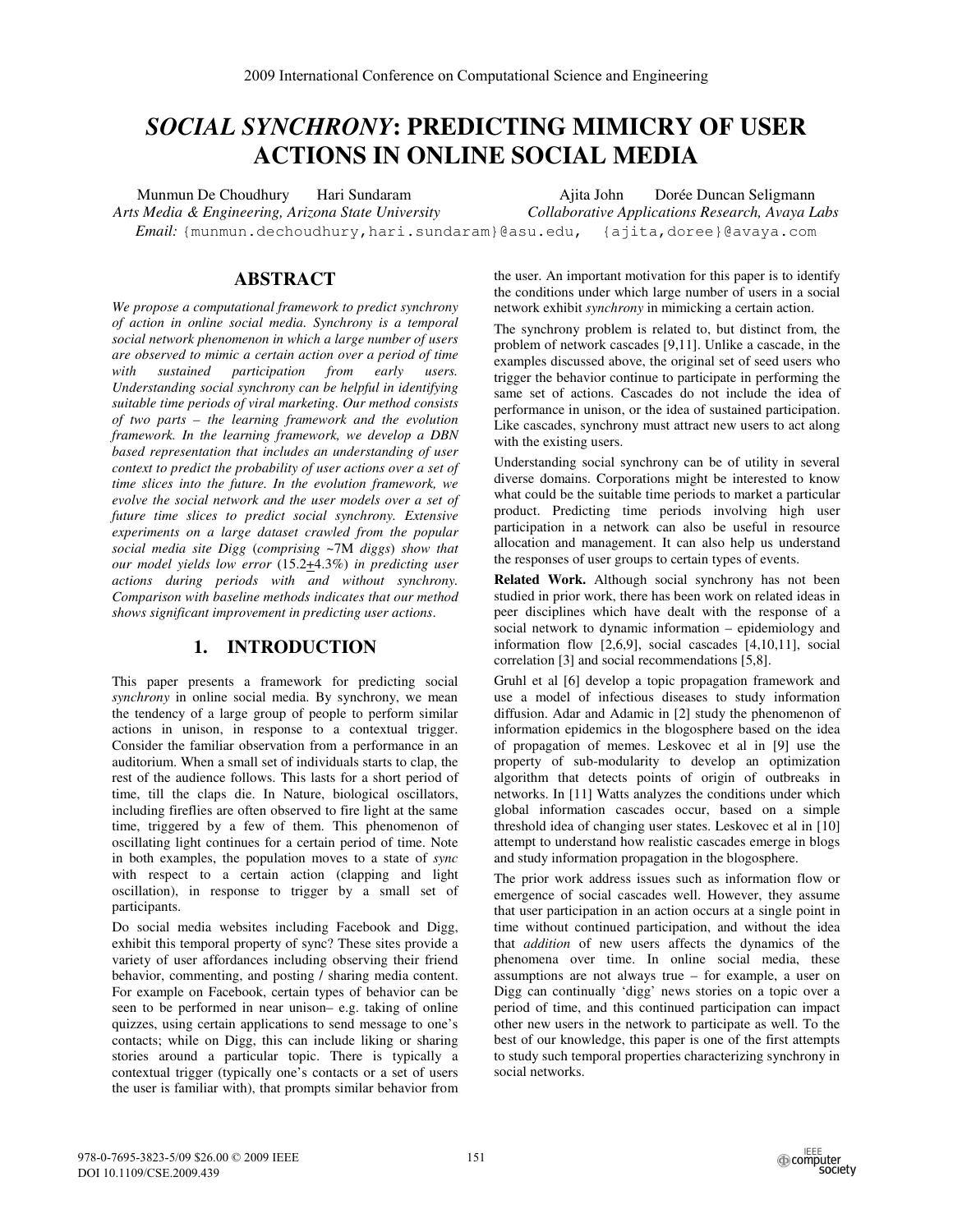**Our Approach.** There are two key contributions in this paper:

- 1. First, we propose an operational definition of synchrony of user actions in online social media. Our definition incorporates the following ideas – presence of a specific topic, an agreed upon action, a seed set who triggers an action and high frequencies of continuing old users as well as new users over a period of time.
- 2. Second, we develop a computational model to predict emergence of synchrony over a period of time. It uses a learning framework and an evolution framework. In the former, a dynamic Bayesian representation of a user based on latent states and user context is developed to predict her probability of a specific action at a certain point in time. In the latter the social network of users is evolved to account for varying network sizes and user models over time.

We have conducted extensive experiments on a very large dataset crawled from the social media site Digg [1] (comprising ~7M diggs). The results show that our model yields low error (15.2+4.3%) in predicting user actions (or diggs) during time periods with and without synchrony. Comparison with baseline techniques indicates that our method shows significant improvement in prediction of user actions in the range 18-56%.

The rest of the paper is organized as follows. In section 2, we present our notion of social synchrony. Section 3 presents our problem definition. In sections 3 and 4, we present our computational framework. In section 5, we discuss our experimental results. We conclude in section 6 with our major contributions.

## **2. WHAT IS SOCIAL SYNCHRONY?**

We now examine a popular real world social network Digg [1]. Users on Digg can *vote* on news stories posted on an external website (popularly known as 'digging'). They can also express their disapproval over items by 'burying' them.

As an example, consider the pool of stories on two different topics on Digg – 'Olympics' and 'Celebrity'. Figure 1 shows the number of new users (i.e. the users who digg a story on the particular topic for the first time) on each day over the month of September 2008 and continuing old users (i.e. the users who have dugg a story on the topic before) across each day for each of the two topics.

We observe that the topic 'Olympics' is characterized by a time period of large number of new users (Sept 3-Sept 13). During this period, we also observe considerable numbers of continuing old users. On the other hand, in case of the topic 'Celebrity' we observe that the number of continuing users is rapidly decreasing over time and the rate of new users joining the existing user set is nearly constant. Hence in the case of 'Olympics', the rate of new users getting involved in the action of digging is high, as well as several old users continue to perform the action of digging stories on the topic. We conjecture that the topic 'Olympics', unlike 'Celebrity' exhibits social synchrony (over the action of digging) between Sept 3 and Sept 13, in a manner similar to the earlier examples of clapping and light oscillation in the previous section.

These examples indicate that synchrony given a topic would involve two properties: (a) sustained participation from old users over time in perform a specific action – we call this property *sustainability* α, and (b) attraction of large number of new users over time to perform the same action – we call this property as the *rate of attraction* β. The measure of sustainability  $\alpha$  is therefore given by the ratio of the number of common users across consecutive time slices, to the total number of users in the previous time slice. Similarly, the rate of attraction  $\beta$  is further given by the ratio of the number of new users at a time slice, to the total number of unique users across all time slices.



**Figure 1: Dynamics of the size of user set on two topics from Digg – 'Olympics' and 'Celebrity' (September 1-30, 2008). Topic 'Olympics' is observed to exhibit synchrony where old users continue to be involved in the action of digging stories, as well as large number of new users join in the course of time (Sept 3-Sept 13).**

**Definition.** Social synchrony is therefore a temporal phenomenon occurring in social networks which is characterized by (a) a certain topic (including a meaningful theme), (b) an agreed upon action(s) that the users in the network can perform with respect to the topic, (c) a set of seed users who are involved in performing the action at a certain point in time, and (d) large numbers of continuing old users as well as new users getting involved in the action over a period of time in the future, following the actions of the seed set (i.e. sustainability  $\alpha$ ~1 and rate of attraction  $\beta$ >>1).





We explain the idea of social synchrony in the conceptual representation in Figure 2. Starting with a small set of seed users, the figure shows how large numbers of new users join the initial set in performing a certain action (white circles). It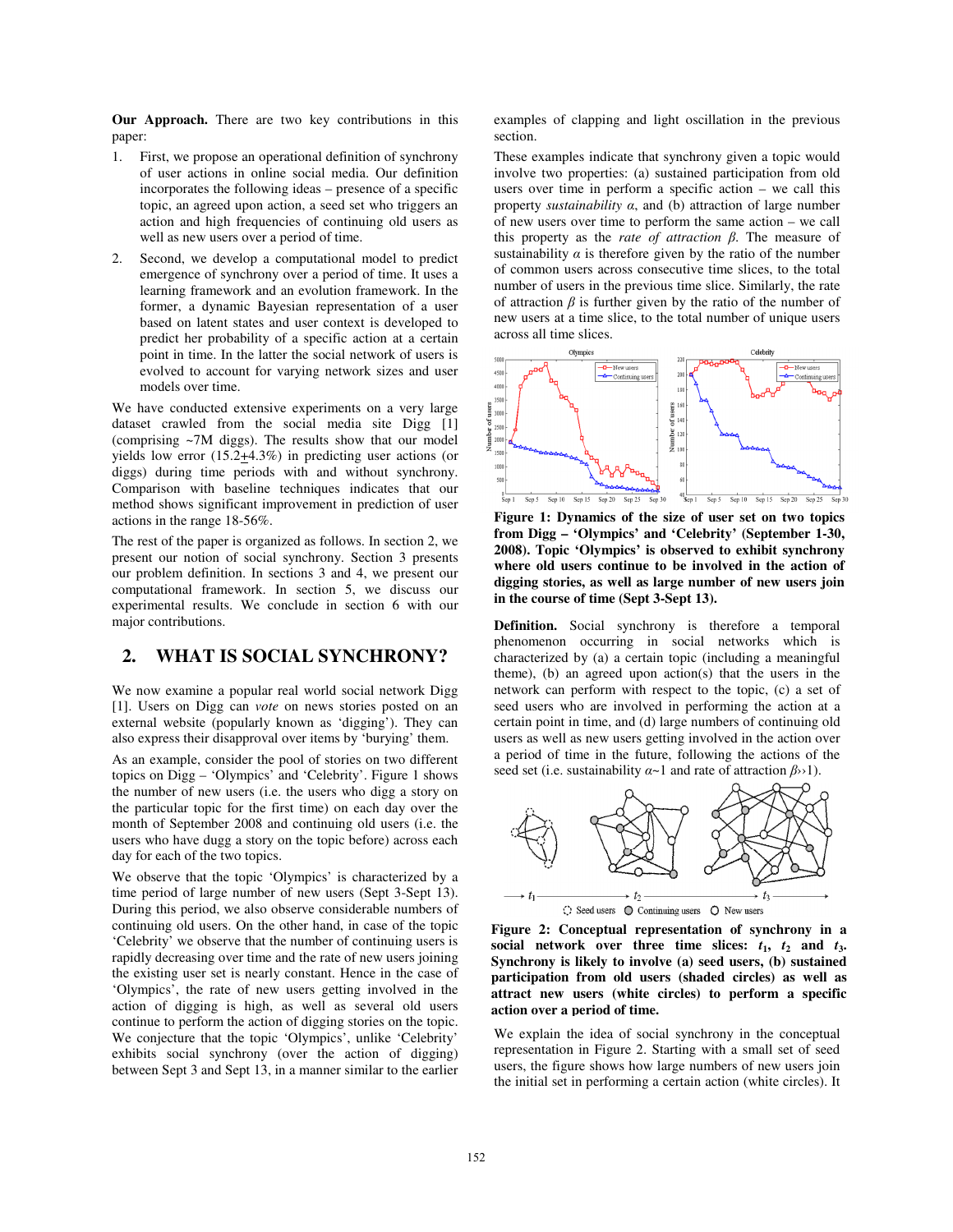further shows sustained participation from the old users (shaded circles) over a period of three time intervals.

# **3. PROBLEM DEFINITION**

Now we present our data model, followed by the problem statement and finally, the key challenges.

**Data Model.** Our data model is based the popular newssharing social media, Digg. News stories on Digg are organized into a two-level Digg-defined content taxonomy – the higher level theme being called a 'container'; while each container further comprising a number of 'topics'. To study social synchrony on Digg, we focus on stories at the granularity of a topic. Each user on Digg can have a set of contacts, whose digging actions on stories of different topics can be viewed in the user's Digg profile through feeds.

It is important to note that a user can digg a story under two conditions. First, the user can be present on the Digg website while digging an item. This can be described to be a *socially aware* state because her action of digging a story in this case is likely to be impacted by the actions of other Digg users. Second, she can digg it from the source website of the news story itself (e.g. digg a news story on the NY Times website), which we call the *socially unaware* state. In this paper we will use the symbol '1' to represent the socially aware state, and '0' to represent the socially unaware state (ref. Figure 3). Note the state of the user is hidden – we have no knowledge about the condition under which a particular item was dugg by a user.

Besides the action of digging, users can further engage in communication by posting comments on an already dugg story (i.e. a story that has been voted upon earlier by other users), or involve in discussion with other users via replies to existing comments.



**Figure 3: Representation of the two conditions (via two latent states) under which a user can perform a specific action – socially aware (e.g. digging on the Digg website), denoted by '1' and socially unaware states (e.g. digging from an external site like the NY Times), denoted by '0'.** 

Although we focused on the social media Digg in this paper, our framework can be easily extended to other social networks with evidence of user actions and user communication. Several other social media sites like Flickr, del.icio.us, YouTube, Yahoo! Buzz, Reddit, StumpleUpon, and social networks like Facebook and MySpace also allow users to execute specific actions both on and off their website – hence the notion of the two conditions under which users can perform a specific action is also extensible.

**Problem Statement.** We now frame our problem statement as follows. Given:

1. a topic  $\zeta$  and a social network  $G(V,E)$  where V is the set of users and *E* is the set of edges between them. An edge  $e_{uv} \in E$  exists if *u* and *v* are contacts of each other;

- 2. a set of actions Ψ: {*a*1, *a*2, …} and a set of communication types  $\tau$ :  $\{x_1, x_2, \ldots\}$  that can be performed by each user  $u \in V$  over the topic;
- 3. a seed set of users  $U_0$  who perform actions,  $a_i \in \Psi$  with respect to the topic  $\zeta$  at a certain time slice  $t_0$ ; and
- 4. a history of actions  $a_i$  and communication  $x_i$  (comments and replies among users in  $V$ ) on the same topic  $\zeta$  and over a period of *T* time slices (prior to  $t_0$ ) corresponding to each user, *u*∈*V*,

we are interested in predicting whether the network *G* will exhibit *social synchrony* (operationally defined in section 2) over *M* future time slices after  $t_0$  ( $t_1$ - $t_M$ ) on the same topic.

**Key Challenges.** Predicting an emergent social synchrony with respect to a topic and over a set of *M* future time slices involves the primary challenge of determining the temporal evolution of the social network *G* with respect to the predicted actions performed by its users (Figure 2). This, in turn, involves the following sub-challenges:



#### **Figure 4: Illustration of the learning and evolution problems in prediction of synchrony.**

- 1. *Learning* for each user in the social network, we need to predict her probability of actions at each future time slice (Figure 4). The probability estimate of user action should take into account the condition under which the action is performed (socially aware / unaware state) as well as how her context affects it. The user context should further incorporate the effect of the actions of other users in the network in the previous time slice, degree of coupling with the seed set with respect to the specific action, as well as the user's own history of actions and communication.
- 2. *Evolution* recall, synchrony in a social network (a) is likely to involve sustained participation from old users as well as attract new users to perform a certain action; and (b) persists over a period of time. Hence, we need to determine the network size at each of the *M* future time slices, choose the set of users in each of the evolved networks, and finally determine estimates of the probability of actions of all users in the evolved networks at each future time slice. These probability estimates would indicate the presence (or absence) of an emergent synchrony in the future for the particular topic (Figure 4).

In the following two sections, we discuss our framework that addresses each of the above challenges.

# **4. THE LEARNING FRAMEWORK**

In this section we present a framework for predicting the probability of actions of each user in the social network, given a topic, at each of the *M* future time slices. We need to solve four related sub-problems: (a) represent the user actions as a dynamic Bayesian network (DBN), (b) estimate the user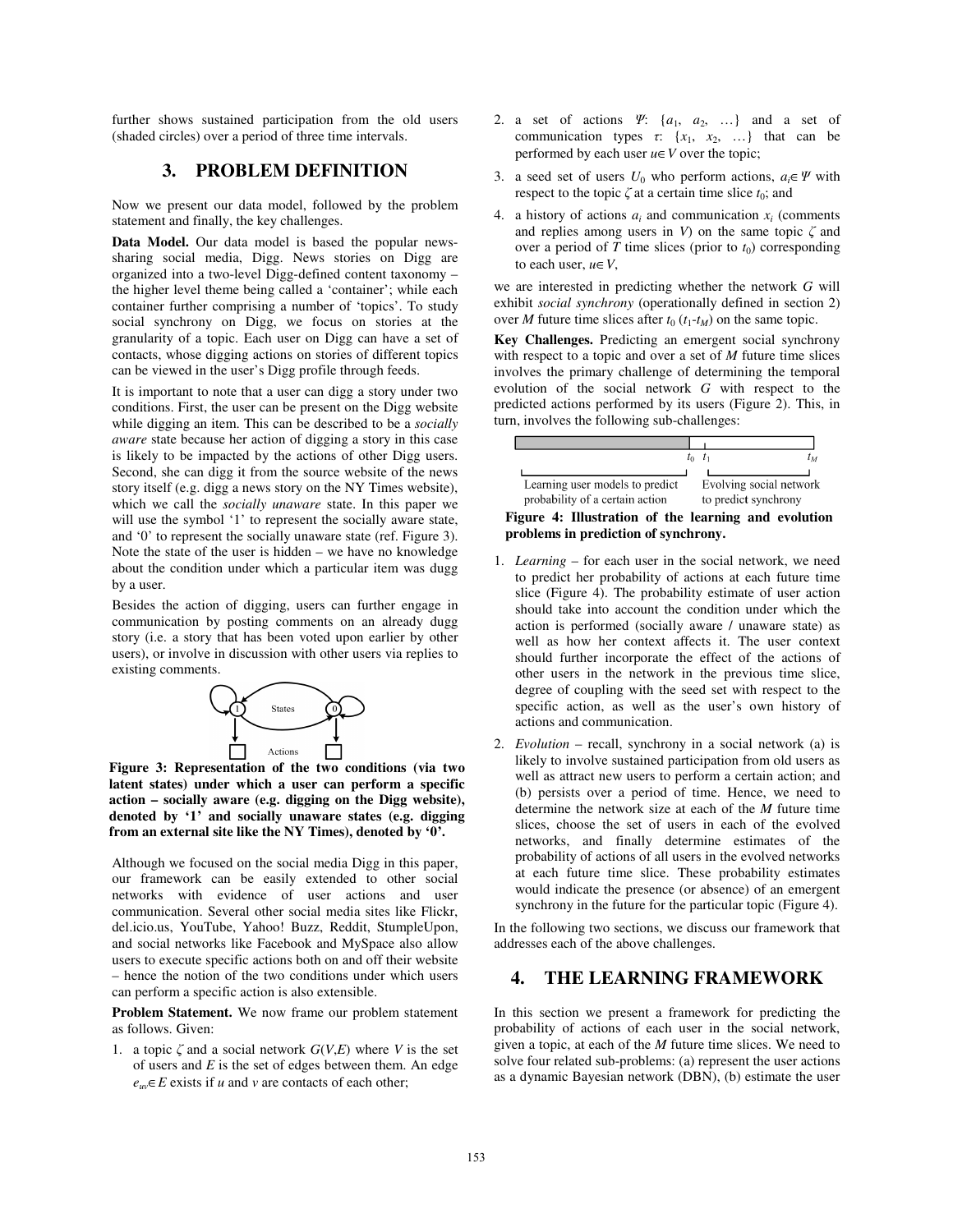context, (c) predict probabilities of the user states, and (d) predict probabilities of her actions.

## **4.1 DBN Representation**

A user's intent to perform an action (on a certain topic) can be triggered due to her being either *socially aware* or *socially unaware* of the actions in her local social network i.e. her immediate neighbors (section 3). Note each of the two states, in turn, would be affected by the user context (e.g. actions of the neighboring contacts, coupling with seed users and / or the user's communication over the topic).



**Figure 5: Dynamic Bayesian Network representation of user actions using user context and states.** 

We represent the temporal dependencies among all these variables – user actions, states and contextual attributes via a dynamic Bayesian network shown in Figure 5. Assuming first order Markov property, the DBN yields the following time-based inference equation for determining the probability of user action at a time slice  $t_i$  ( $1 \le j \le M$ ):

$$
P(A_{u,j} | \vec{A}_{u,j-1}, \vec{C}_{u,j-1})
$$
  
=  $\sum_{S_{u,j}} P(A_{u,j} | S_{u,j}, \vec{A}_{u,j-1}, \vec{C}_{u,j-1}) \cdot P(S_{u,j} | \vec{A}_{u,j-1}, \vec{C}_{u,j-1})$   $<1>$   
=  $\sum_{S_{u,j}} P(A_{u,j} | S_{u,j}) \cdot P(S_{u,j} | S_{u,j-1}, \vec{C}_{u,j-1}),$ 

where  $A_{u,j}$  is the action performed by user *u* at time  $t_j$ ,  $S_{u,j}$  is the state of *u* at time  $t_j$ ,  $C_{u,j-1}$  is the context of user *u* at the previous time slice, the vectors  $\vec{A}_{u, j-1}$  and  $\vec{C}_{u, j-1}$  represent *A<sub>u,1</sub>, A<sub>u,1</sub>,..., A<sub>u,j-1</sub>* and  $C_{u,1}$ ,  $C_{u,2}$ , ...,  $C_{u,j-1}$  respectively. We show how each of the probabilities are estimated in the following subsections. First we present how we estimate user context.

## **4.2 User Context**

We discuss the different attributes of the user context that are associated with the two latent user states. Let us denote the contextual attributes at time slice  $t_i$  corresponding to the socially aware state by  $C^1_{\mu,j}$ . The different attributes in  $C^1_{\mu,j}$ are as follows:

- 1. A user is in the socially aware state would be affected by the actions of her neighborhood, i.e. the set of immediate contacts (Figure  $6(a)$ ). Hence the first contextual attribute is the mean probability of actions over user *u*'s neighborhood in the previous time slice. This is denoted as  $\eta_{u,j-1}$ .
- 2. A user *u* in the socially aware state would also be affected by the coupling  $\omega_{u,j-1}$  with the seed set of users  $U_0$  in the previous time slice (Figure 6(b)). It is given by the ratio of how many times *u* followed *v*'s actions on a topic in the previous time slice, to the total frequency of *u*'s actions at that time slice.
- 3. The prior probability of *u*'s own actions  $p(A_{u,j-1})$  in the previous time slice; and
- 4. The user *u*'s intrinsic interest on the particular topic in the previous time slice – her probability of communication. This is estimated via the frequency of commenting,  $p(\kappa_{u,i})$ 1) and replying,  $p(R_{u,i-1})$ .



**Figure 6: (a) Effect of a user's neighborhood (i.e. contacts) on her actions, shown by the directed edges. (b) Coupling of a user's actions with the seed users. The degree of coupling is represented using the thickness of an edge. Note the semantics of the two edges are different – a seed user in (b) may or may not be a**  contact of  $u$  in (a).

The attributes in  $\mathbf{C}_{u,j}^0$  associated with the socially unaware state are also determined in a similar manner. However since the user does not have knowledge about her neighborhood or the seed users in this state, hence  $\eta_{u,j-1}$  and  $\omega_{u,j-1}$  are assumed to be equal to zero.

## **4.3 Estimating User States**

We now present our method of estimating the probability of the user states.

Let us assume that the probability of a certain user state at  $t_i$ given the previous state and the user context at  $t_{i-1}$  ( $P(S_{u,i}| S_{u,i-1})$  $_1, C_{u,j-1}$ ) is given by a probability density function whose parameters are unknown to us. To estimate this probability for a specific set of contextual attributes in  $C_{u,j-1}$  our goal is therefore to determine the model parameters of the pdf that describes this conditional probability. In this paper we assume that the user states  $S_{u,j}$  at  $t_j$  have a multinomial density [12] over the contextual attributes in  $C_{u,j-1}$  (with parameter  $\varphi_{u,j-1}$ ), along with a conjugate Dirichlet prior [12] over the previous state  $S_{u,i-1}$  (with parameter  $\gamma_{u,i}$ ). This is given by,

$$
P(S_{u,j} | S_{u,j-1}, \mathbf{C}_{u,j-1}) \propto P(\mathbf{C}_{u,j-1} | S_{u,j}) P(S_{u,j} | S_{u,j-1})
$$
  
where  $P(\mathbf{C}_{u,j-1} | S_{u,j}) = \frac{\sum_{ik} \mathbf{C}_{u,j-1;ik}!}{\prod_{ik} \mathbf{C}_{u,j-1;ik}! \prod_{ik} \varphi_{u,j-1;ik}} \mathbf{C}_{u,j-1;ik}$   $\leq 2 >$   
and  $P(S_{u,j} | S_{u,j-1}) = \frac{1}{B(\gamma_{u,j})} \prod_{il} S_{u,j}^{S_{u,j-1;il}}$ ,

and  $B(\gamma_{u,j})$  is a Beta function with the parameter  $\gamma_{u,j}$ . Based on eqn.  $\langle 2 \rangle$ , let  $\lambda_{u,j-1}$  denote the parameters corresponding to the pdf of  $P(S_{u,j}| S_{u,j-1}, \mathbb{C}_{u,j-1})$ . Our goal is to maximize the likelihood of  $\lambda_{u,j-1}$  based on the temporal relationships between user states and context in the DBN in Figure 5:

$$
\lambda^* = \underset{C_{u,j-1}}{\arg \max} \log P(S_{u,j} \mid C_{u,j-1}, S_{u,j-1}).
$$

Assuming independence between the user state and the user context at the same time slice, and using first order Markov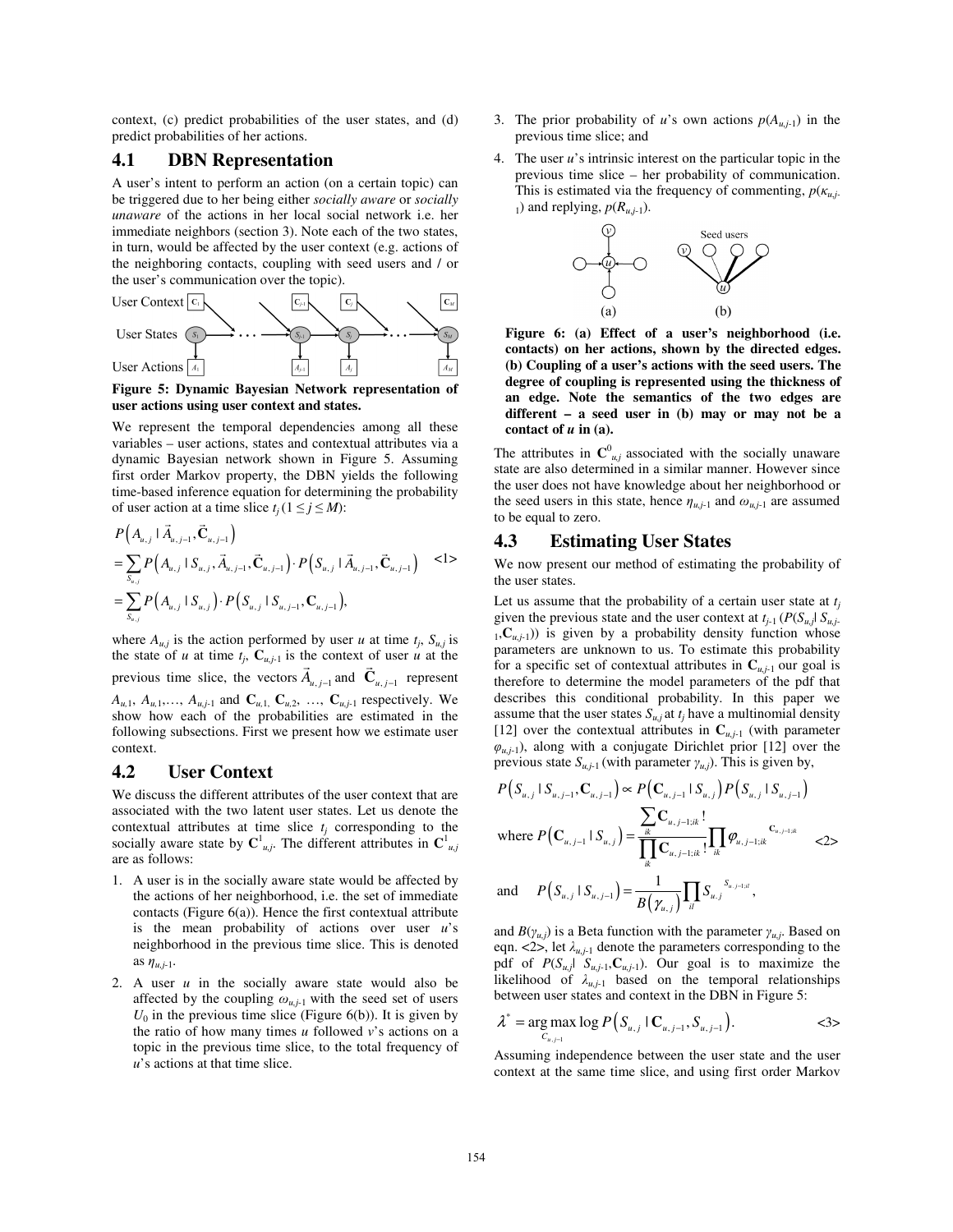property in our DBN, it is sufficient to maximize the corresponding log-likelihood function in eq. <3>:

$$
L(\lambda) = \log P\left(\mathbf{C}_{u,j-1} \mid S_{u,j}\right) + \log P\left(S_{u,j} \mid S_{u,j-1}\right). \qquad \text{<4>}
$$

We compute the above log likelihood using maximum aposteriori estimation (MAP) to get optimal estimates of the parameters  $\lambda_{u,j-1}$ . Substituting these optimal weights in eq.  $\langle 2 \rangle$  along with the actual values of  $S_{u,j-1}$  and  $C_{u,j-1}$  gives the conditional probability  $P(S_{u,j}| S_{u,j-1}, \mathbb{C}_{u,j-1})$  for the user *u* at time slice *tj*.

## **4.4 Estimating User Actions**

Now we discuss the method of computing the second conditional probability of eq. <1>, that is, the probability of user action given the user state,  $p(A_{u,j}|S_{u,j})$ .

To estimate this probability, it is sufficient to determine the emission probabilities of actions given the states, that is,  **learnt for user** *u* **over the training time period of** *T* time slice prior to  $t_0$ . Since the user action distribution during the training period is known and the states are hidden, we can use a generative model [7] to decode the state sequence given the observed actions and thereby obtain optimal estimates of the emission probabilities  $b<sub>u</sub>$ . Note, using a straight-forward Hidden Markov Model in this case to determine the emission probabilities of actions is not suitable because the state transition probabilities are affected by the user context. Finally we compute the conditional probability of user action given the user state,  $p(A_{u,i}|S_{u,i})$  as follows:

$$
p(A_{u,j} \mid S_{u,j}) = b_u(A \mid S). \tag{5}
$$

To conclude this section, we substitute the probabilities from eq. <2> and <5> into eq. <1> to determine the probability of actions for each user *u* in the social network at each time slice  $t_i$ , where  $1 \leq j \leq M$ .

# **5. THE EVOLUTION FRAMEWORK**

Synchrony is a temporal phenomenon that persists over a certain time period. Hence online learning methods (e.g. incremental SVM Regression) that incrementally train and predict a value at each time slice, are not helpful in our case – we need estimates of the probability of actions of users in a social network for a set of *M* future time slices altogether.

To tackle this problem, we propose an evolution framework. First, we need to estimate the size of the social network for each of the *M* future time slices. This is because it is likely that certain users would leave and some would join over time in performing the specific action. Second, we need to determine which user models to use at the *M* time slices. Finally we need to determine a measure of the probability of actions for each of the evolved networks to predict an emergent synchrony.

#### **5.1 Estimating the Network Size**

Synchrony is likely to involve sustained participation from old users, given by the parameter, sustainability  $\alpha$ , as well as attract newer users to perform the action, given by the parameter called the rate of attraction  $\beta$  (section 2). However note that the values of  $\alpha$  and  $\beta$  are not available to us over the

set of *M* time slices wherein we intend to predict synchrony. Hence we have to learn the values of  $\alpha$  and  $\beta$  in order to estimate the size of the social network at each future time slice. We make a simple conjecture that  $\alpha$  and  $\beta$  in a small time window in the past (say, *q* time slices before  $t_1$ , where  $t_1$ is the time slice of the start of synchrony prediction) would reflect how the size of the user set is changing over time. Using the mean rates of  $\alpha$  and  $\beta$  over the prior  $q$  time slices, we predict the number of users at  $t_i$  ( $1 \leq j \leq M$ ) to be approximately the sum of the number of continuing old users and the new users:

$$
\left|U_{j}\right| \approx \alpha \cdot \left|U_{j-1}\right| + \beta \cdot \left|\bigcup_{i=0}^{j-1} U_{i}\right|.
$$

Given the sizes of the evolved networks over the *M* future time slices, we discuss the evolution of user models in the next sub-section.

## **5.2 Evolving User Models**

Now we need to determine the specific set of users  ${U_1, U_2,..., U_M}$  corresponding to each of the evolved networks. Note, the size of network at a time slice  $t_i$  could be related to that at  $t_{i-1}$  by two relationships –  $|U_i| \leq |U_{i-1}|$ , or  $|U_j|>|U_{j-1}|$ . We construct the user set for these cases in the following manner:

- 1. In the first case,  $U_i$  comprises the subset of users from  $U_{i-1}$  who had the maximum mean probability of actions at *tj*-1.
- In the second case, we add those users to  $U_i$  who have the maximum probability of actions over all *other* topics at *tj*-1.

Given the user sets over the *M* time slices, we now predict their probability of actions at each time slice – that is, evolve the user models. Note our learning framework discussed in section 4 gives estimates of the probability of actions of a user at  $t_j$ , given the previous actions and user context  $C_{u,j-1}$  at  $t_{i-1}$ . In our set of evolved networks, since the actual values of the contextual attributes are not available for time slices after  $t_0$ , we project estimates of the user context over each of the *M* time slices in order to predict a user's probability of actions.

From section 4 we know that the contextual attributes for the socially aware state is given by,  $\mathbf{C}^1_{\mu,j} = (\eta_{\mu,j-1}, \omega_{\mu,j-1}, p(A_{\mu,j-1}),$  $p(\kappa_{u,j-1}), p(R_{u,j-1})$  at a certain time slice  $t_j$ . The attributes  $\eta_{u,j-1}$ and  $\omega_{u,j-1}$  can be updated based on the predicted actions of the user *u*'s contacts and those of the seed users in the previous time slice. Similarly  $p(A_{u,j-1})$  can be updated based on the predicted value of *u*'s actions. The estimates of the frequency of comments and that of replies from *u* are not available to us; hence the two attributes  $p(\kappa_{u,j-1})$  and  $p(R_{u,j-1})$  are held constant over the period of the *M* time slices. Note, for the contextual attributes  $\mathbf{C}_{u,j}^0$  associated with the socially unaware state, we are only able to update  $p(A_{u,i-1})$ .

Based on the predicted actions and the predicted estimates of the user context, we use our learning framework in section 4 to compute measures of  $p(A_{u,j})$  at each time slice  $t_i$ ,  $1 \le j \le M$ and thereby evolve the user models over the *M* time slices.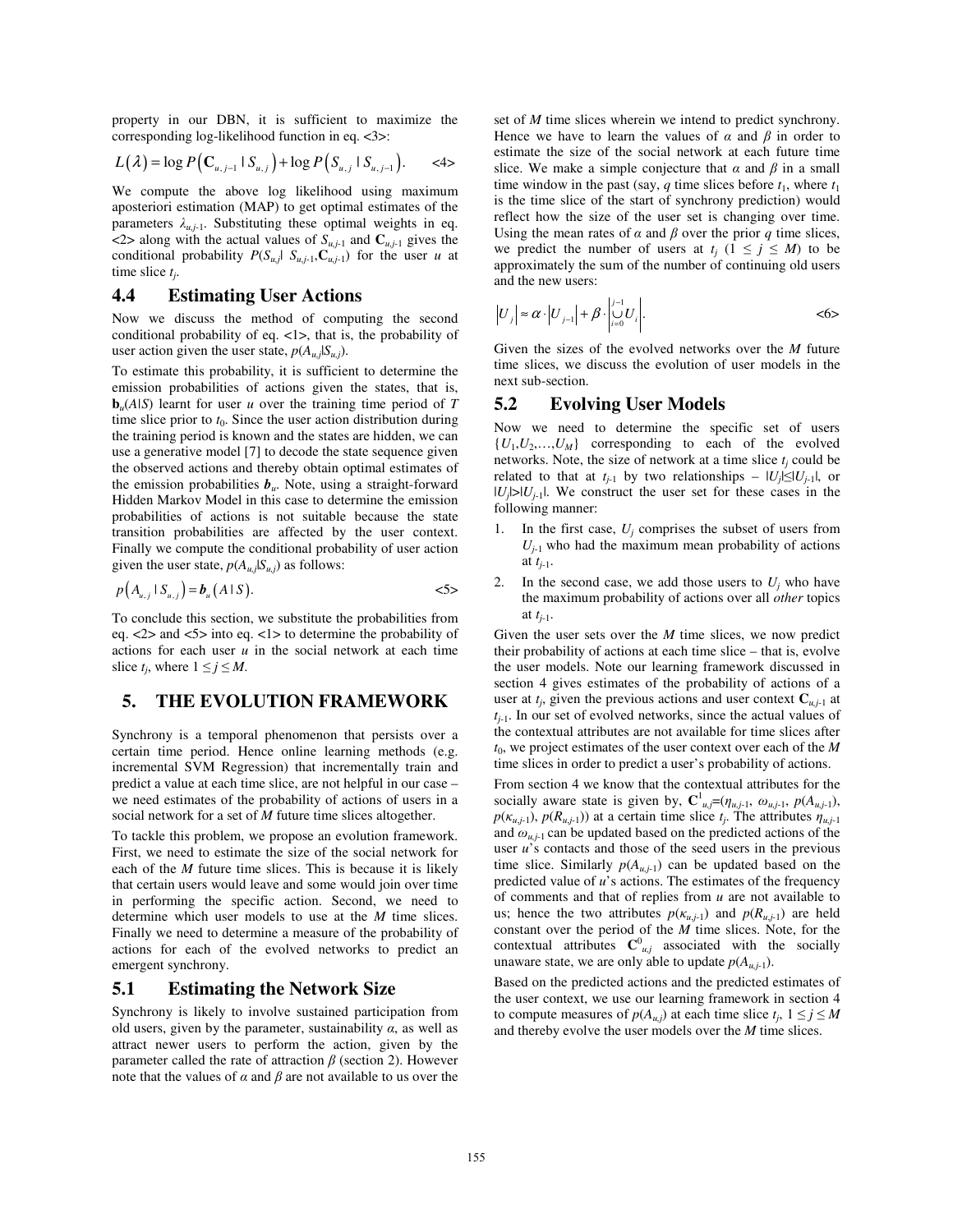# **5.3 Predicting Synchrony**

Based on the evolved networks sizes and evolved user models that comprise these networks, we now use the predicted probability of actions of the user to quantitatively predict an emergent synchrony in the set of *M* future time slices. Our main idea is that if the mean probability of actions of all users in  $\{U_1, U_2, ..., U_M\}$  over each of the *M* future time slices is very high, it implies (quantitatively) an emergent social synchrony in the evolved social networks. In particular, on Digg this implies a large digging probability.

However, note that social synchrony being a social network phenomenon, we are only interested in those users who are engaged in the actions given the socially aware state. Hence the quantitative measure of social synchrony for a certain topic over a set of *M* future time slices is given by the vector  $(p_1, p_2, \ldots, p_M)$  where  $p_j$  is the mean probability of actions for all users  $u \in U_j$  ( $1 \le j \le M$ ), given *u* is in the socially aware state.

Now we briefly summarize our computational framework. We proposed a two-stage method (learning and evolution) to predict emergent synchrony in social networks. The learning framework yields estimates of user actions given her context and previous actions. In the evolution framework, we have developed a framework which can evolve network sizes over the set of *M* future time slices as well as evolve user models to predict the probability of actions of users. These predicted probabilities are then used to predict synchrony.

## **6. EXPERIMENTAL RESULTS**

In this section we present our experimental results comprising a description of the dataset, quantitative analysis of synchrony, comparative study of our method and finally some open issues.

**Dataset.** The dataset used for the experiments is crawled from the social media Digg. We seeded our crawling from the stories in the featured category 'Popular' on the Digg website. We crawled all stories in this list and which submitted over August and September 2008. We identified the unique users from these set of stories and constructed their degree distribution (i.e. the number of contacts). From the degree distribution, we picked a set of 500 users with the highest degrees. We crawled all the stories, diggs, comments, replies submitted by them over the two months and collected their contacts. We used a snowballing technique, i.e. iteratively followed this procedure for a set of 21,919 users. In total, this dataset comprises 187,277 stories, 7,622,678 diggs, 687,616 comments and 477,320 replies over a set of 51 topics in this time range.

#### **6.1 Quantitative Analysis**

Now we present a quantitative analysis of our prediction results from two different perspectives – prediction of synchrony and relationship of certain properties of the seed set to synchrony.

#### *6.1.1 Prediction of periods of synchrony*

We discuss an analysis of the effectiveness of our model in predicting user actions over time, and relationship to

presence / absence of synchrony over a set of topics. We focused on six different topics – 'US Elections', 'World News', 'Olympics', 'Comedy', 'Celebrity' and 'Tennis' to demonstrate the performance our prediction. Each of these topics has a total number of 14,245, 23,935, 10,732, 8,356, 4,735 and 6,774 users respectively. The rationale behind choosing these topics was to test our model on a diverse range of topics – some of which were current at that point in time (e.g. 'US Elections'), as well as some of which were consistently discussed topics (e.g. 'Comedy').



**Figure 7: Prediction of user actions based on our framework for six topics: 'US Elections', 'World News', 'Olympics', 'Comedy', 'Celebrity' and 'Tennis'. Three variables – our predicted error,** α **and** β **(normalized) are shown on the left Y-axis, while the number of users is shown on the right Y-axis. Note, our model predicts the user actions with low mean error rate.**

Experiments were conducted over the time period of the testing data taken to be September 2008, with training data over the month of August 2008. At each day in the test set, we predicted the user actions for future *M* days based on a time slice duration of  $t_i$  days. Note that choosing reasonable values of  $t_i$  and  $M$  are extremely important because continual evolution of network and user models over several time slices (without retraining) could soon yield very high prediction error rates of the probabilities of user actions. We therefore chose an empirical threshold of prediction error equal to 20%, and our goal was to determine a value pair *tj*, *M* such that the error was no more than 20%. Obviously we want *M* to be as high as possible, and error to be still less than 20%. To determine such a pair, for each topic, we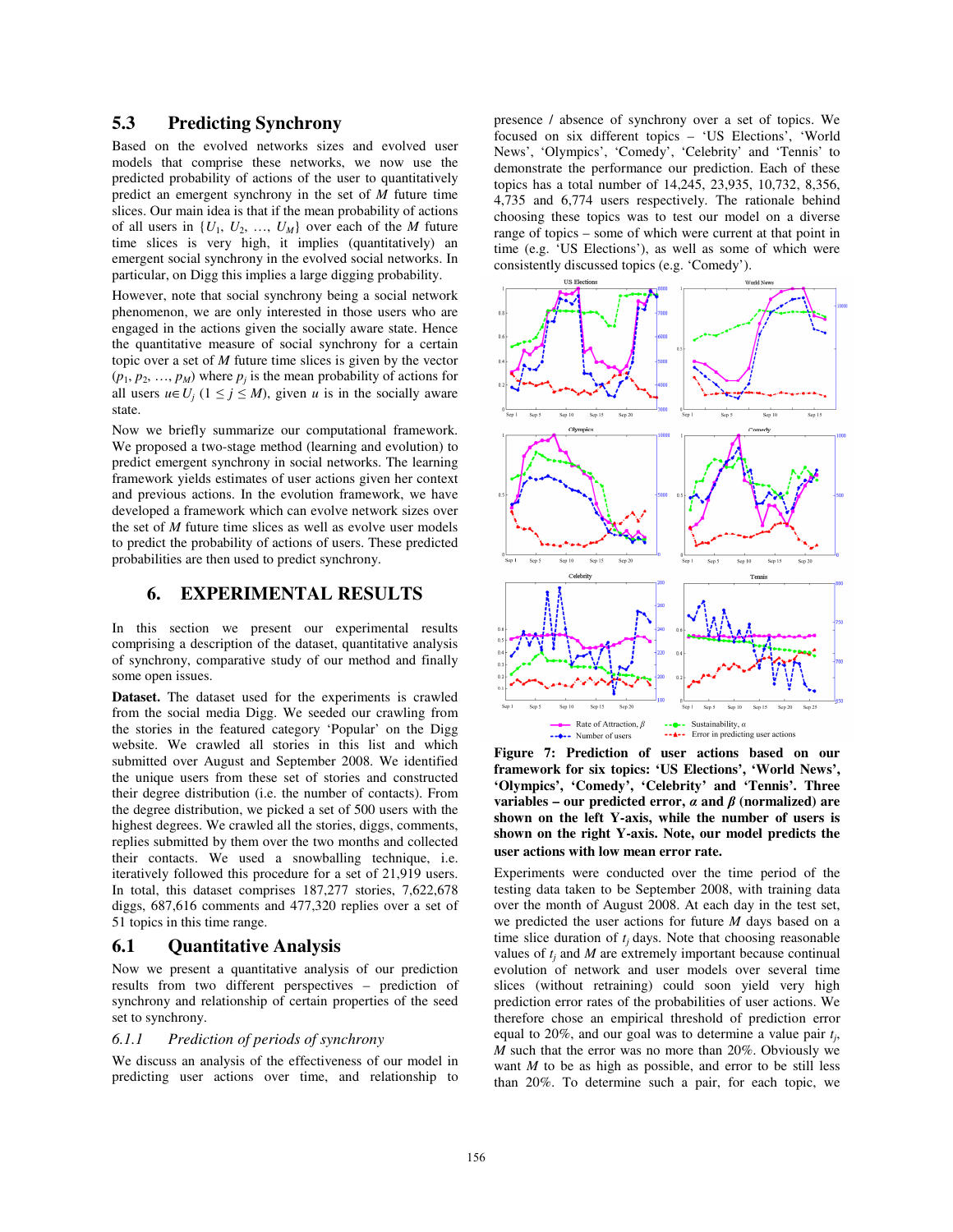considered different durations of time slices  $t_j = 0.5, 1, 2, 3$ and 4 days and predicted the user actions for different values of *M*= 1-20 days. The optimal durations of time slices were found to be 2, 3, 2, 3, 1 and 2 days respectively for each of the six topics. And the corresponding optimal values of *M* were 6, 18, 8, 9, 7 and 5 days respectively.

The results of prediction based on these values are shown in Figure 7. Four different variables are shown in each plot in the figure – the actual rate of attraction  $\beta$ , sustainability  $\alpha$ , the actual number of users and the error on predicting user actions. The first four topics indicate the presence of synchrony in certain time regions. This can be understood from the following observations – the number of users is high in certain time periods than others and the rate of attraction  $\beta$  and sustainability  $\alpha$  are also reasonably large (twice as large as the previous value). For example, synchrony is observed from Sept 6 to Sept 13 for the topic 'US Elections', while from Sept 8 to Sept 11 for the topic 'World News'.

We now observe the performance of our framework in predicting user actions during these periods of social synchrony. We notice that our model performs very well in prediction after the onset of synchrony  $(≤15\%$  error), compared to the beginning and the end  $(-20\% \text{ error})$ . This can be accounted for by the fact that our model learns the values of  $\alpha$  and  $\beta$  based on a short time span in the past. At the onset of the synchrony, the total number of users and the values  $\alpha$  and  $\beta$  exhibit rapid increase. Hence their estimates based on the past do not match well with the actual values, affecting our prediction performance. Similarly towards the end of synchrony our model is trained on the rapidly rising values of  $\alpha$  and  $\beta$  and it is not it is not able to account for the decrease in the two values. In the case of topics without synchrony, e.g. 'Celebrity' and 'Tennis', our framework is able to predict user actions with sufficiently low error rates.

To summarize, we observe that our model on average is consistently able to predict user actions with low error (15.2+4.3%) during time periods with and without synchrony over all the 51 topics present in the crawled dataset.

#### *6.1.2 Properties of seed users*

We now investigate if network properties of the seed user set, including size, degree distribution, clustering coefficient and measure of vulnerability (i.e. the weighted sum of the degrees of all individual users in the seed set) are correlated with the phenomenon of synchrony.

Table 1 shows the measures of the different properties of the seed set for six topics. For the first four topics where synchrony is present, the mean of the degree distribution is high, variance is low, clustering coefficient is low and the vulnerability measure is high. This is due to the fact that during synchrony, the network size evolves very rapidly and hence the seed set of users does not form a cohesive subnetwork – hence the low clustering coefficient. High measure of vulnerability indicates high degrees of users, which further indicates that the action of digging is observable to a large set of users (through feeds over their contacts), triggering several new users to mimic the action, leading to an emergent synchrony. However the topics 'Celebrity' and 'Tennis' do not exhibit synchrony. In this research hence we have

preliminary evidence that the properties of the seed set – high mean and low variance of degree distribution and low clustering coefficient are likely to be correlated with an emergent synchrony at a later point in time.

**Table 1: Properties of the seed user set for six different topics.**  $|U_0|$  is the size of seed set,  $\mu_0$ ,  $\sigma_0$  are the mean and **variance** of the degree distribution of  $U_0$ ,  $\rho_0$  is the **clustering coefficient of the seed users' sub-network and**  ς**0 is the measure of vulnerability.** 

| <b>Topics</b>       | $ U_0 $ | $\mu_0$ | $\sigma_0$ | $\boldsymbol{\rho}_0$ | $\varsigma_0$ | <b>Synchrony</b> |
|---------------------|---------|---------|------------|-----------------------|---------------|------------------|
| <b>US Elections</b> | 334     | 42      | 0.13       | 0.21                  | 0.72          | Yes              |
| World News          | 582     | 37      | 0.18       | 0.11                  | 0.76          | Yes              |
| Olympics            | 121     | 28      | 0.21       | 0.23                  | 0.67          | Yes              |
| Comedy              | 79      | 27      | 0.17       | 0.26                  | 0.60          | Yes              |
| Celebrity           | 42      | 11      | 0.61       | 0.53                  | 0.23          | No               |
| Tennis              | 64      | 14      | 0.44       | 0.54                  | 0.13          | No               |

# **6.2 Comparative Study**

We now compare the performance of our model, i.e. the error predicting user actions (section 6.1.1) based on four baseline methods. The techniques consist of two non-social network based methods and two social network based methods. The first is a simple temporal trend learning method of user actions. The second is a linear regressor based method which uses the coefficients associating a user's activities like commenting and replying with her actions to predict actions in the future. The third baseline is the SIR (susceptibleinfected-removed) epidemiological model [4] popularly used in determining information cascades in social networks. The last baseline is a threshold based model of global cascades [11] based on the idea that a user participates in an action by changing her state to 'active' only when a certain sufficiently large fraction of her contacts have already done so. Note that these baseline methods are used in an online learning setting to train and predict the probabilities of the actions over the future. We believe that this constructs a more rigorous comparative benchmark instead of extrapolating the probabilities over the set of future time slices.

**Table 2: Error in predicting user actions based on our method against baseline techniques – trend learning method (B1), user activity regression based framework (B2), SIR based epidemiological model (B3) and a simple threshold based model of global cascades (B4). Our method performs the best among all baseline techniques.**

| <b>Topics</b>       | <b>Our Method</b> | $\mathbf{B}_{1}$ | $\mathbf{B}_2$ | В٠   | $\mathbf{B}_4$ |
|---------------------|-------------------|------------------|----------------|------|----------------|
| <b>US Elections</b> | 0.19              | 0.67             | 0.52           | 0.38 | 0.35           |
| World News          | 0.11              | 0.41             | 0.36           | 0.29 | 0.28           |
| Olympics            | 0.19              | 0.54             | 0.49           | 0.44 | 0.41           |
| Comedy              | 0.13              | 0.46             | 0.4            | 0.31 | 0.27           |
| Celebrity           | 0.12              | 0.49             | 0.36           | 0.29 | 0.22           |
| Tennis              | 0.15              | 0.53             | 0.41           | 0.32 | 0.27           |